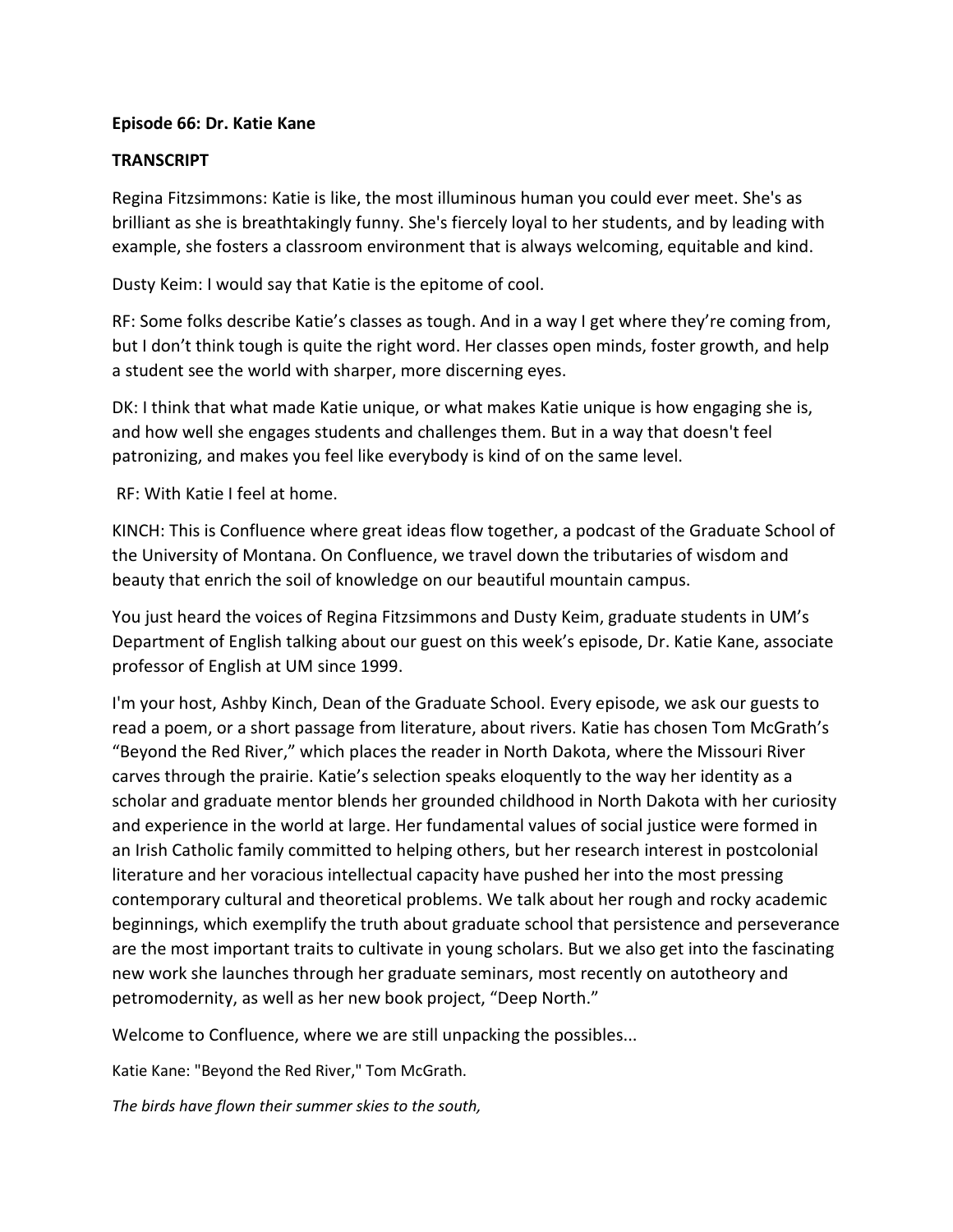*And the flower-money is drying in the banks of bent grass Which the bumble bee has abandoned. We wait for a winter lion, Body of ice-crystals and sombrero of dead leaves.*

*A month ago, from the salt engines of the sea, A machinery of early storms rolled toward the holiday houses Where summer still dozed in the pool-side chairs, sipping An aging whiskey of distances and departures.*

*Now the long freight of autumn goes smoking out of the land. My possibles are all packed up, but still I do not leave. I am happy enough here, where Dakota drifts wild in the universe, Where the prairie is starting to shake in the surf of the winter dark.*

AK: Thank you for joining us on Confluence Katie.

KK: I'm happy to be here Ashby Kinch. Thank you.

AK: What an amazing poem, huh?

KK: Yeah, it is.

AK: Thanks for choosing that. I mean, it's so it's got Red River in the title, and that's the river theme we're always looking for. But the river is kind of a, like a, an implied context rather than the thing itself. What's the thing in this poem?

KK: The thing itself is the prairie and the Dakota prairie specifically, but you know, the great American prairie and the way that it functions in its grasses, like an ocean, like a river, like a current. And so McGrath, who grew up in North Dakota, was very familiar with that kind of movement through the grasses and the wind. And of course the Missouri River cuts the state in two. And then there's the Red River which flows north, really interesting river which is part of the title, but then also the the you know, very cyclic riverine nature of the seasons in North Dakota, which were very distinct and flowed one into the other. So, I chose this poem for the last stanza, which I really love now "the long freight of autumn goes smoking out of the land," perceptible felt sense of the departure of a season.

AK: Yeah, and each stanza kind of has a sense of a season, that's departing or hanging on. You have the summer at the poolside personified as well. I mean, the imagery in the poem is really fantastic, it does take in a certain culture too. In another words, a hard-edged culture, you know, the natural images is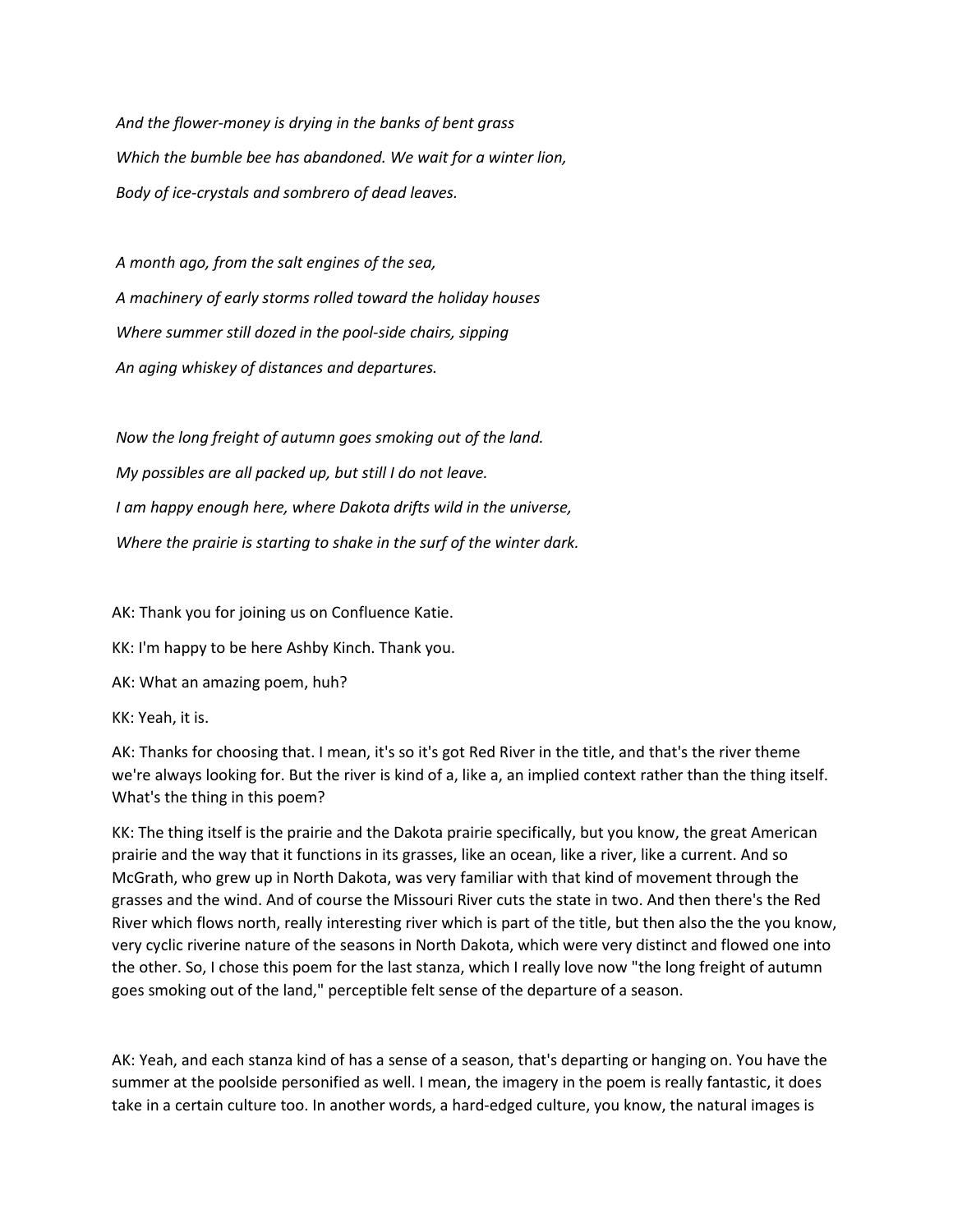kind of rolls through there, like you brilliantly put it, but there's also a people kind of lurking in the seams of that poem.

KK: Yes, yes, absolutely. And people who are departing, the vacationers who have their homes in the Lake Country of northern Minnesota, because Red River is right on the border of Minnesota and North Dakota. And so that's sort of what's being invoked there, as far as I'm concerned. And that's a very complicated landscape, you know, landscape of settler colonialism in Minnesota, but McGrath himself was an incredibly interesting and influential figure in my life and in the lives of a lot of young people going to college at Morehead State and in Fargo and Morehead, North Dakota and Minnesota.

AK: Yeah, for people who don't maybe know, McGrath and it's going to be a lot of people who aren't in poetic circles and poetic circles people know him, but let's talk about that. Because it connects to your story, right? It's, it's your story of searching as an undergrad to kind of find your place at the university level. So McGrath, you kind of had a chance to know him, but you kind of didn't take that chance.

KK: I don't know what was wrong with me when I got to Morehead State. And actually, to be quite honest, I took my ACT's and then I did nothing after that. And a next-door neighbor signed me up for college. And I didn't actually enroll, and I got an acceptance letter. And I thought, Oh, that's interesting. It must be that you take the test, and they enroll you, no. So he paid the fees, etc. But McGrath was in the creative writing program at Morehead State, which is now University of Minnesota Morehead, and a very popular teacher. But I had some kind of odd disdain for craft at that moment in time, I felt as though if you were a creative writer, you were there already, you didn't need to be taught. And so I certainly wasn't going to take one of those classes. And I also perceived them because they happened a lot outside at least in the seasons when they could as a sort of being a self-help group. Like, you know, I wanted to be an intellectual, not somebody who talked about their stories, which, you know, speaks to my arrogance at that moment in time, really unwarranted arrogance, because I was an unbelievably bad student, terribly bad student.

AK: Yeah. And you kicked around a little bit. And I think that's, that's one of the stories we tell on this podcast is, you know, how professors end up where they end up. It's not always a linear path, a lot of them, you know, struggle as undergrads or just switch fields, find something that interests them later on. And part of what we're doing is sort of demystifying that journey for our graduate students so they can kind of see if they feel like imposters, you know, they can hear these stories of people who kind of kicked around before they found their path. And that's kind of your story.

KK: Yeah, yeah, absolutely. I did not know that I wanted to be an English lit major. And I've told the story of how I thought I was in sixth grade going to be the first female pope and therefore ended up taking philosophy. So I'm not going to bore people with that story.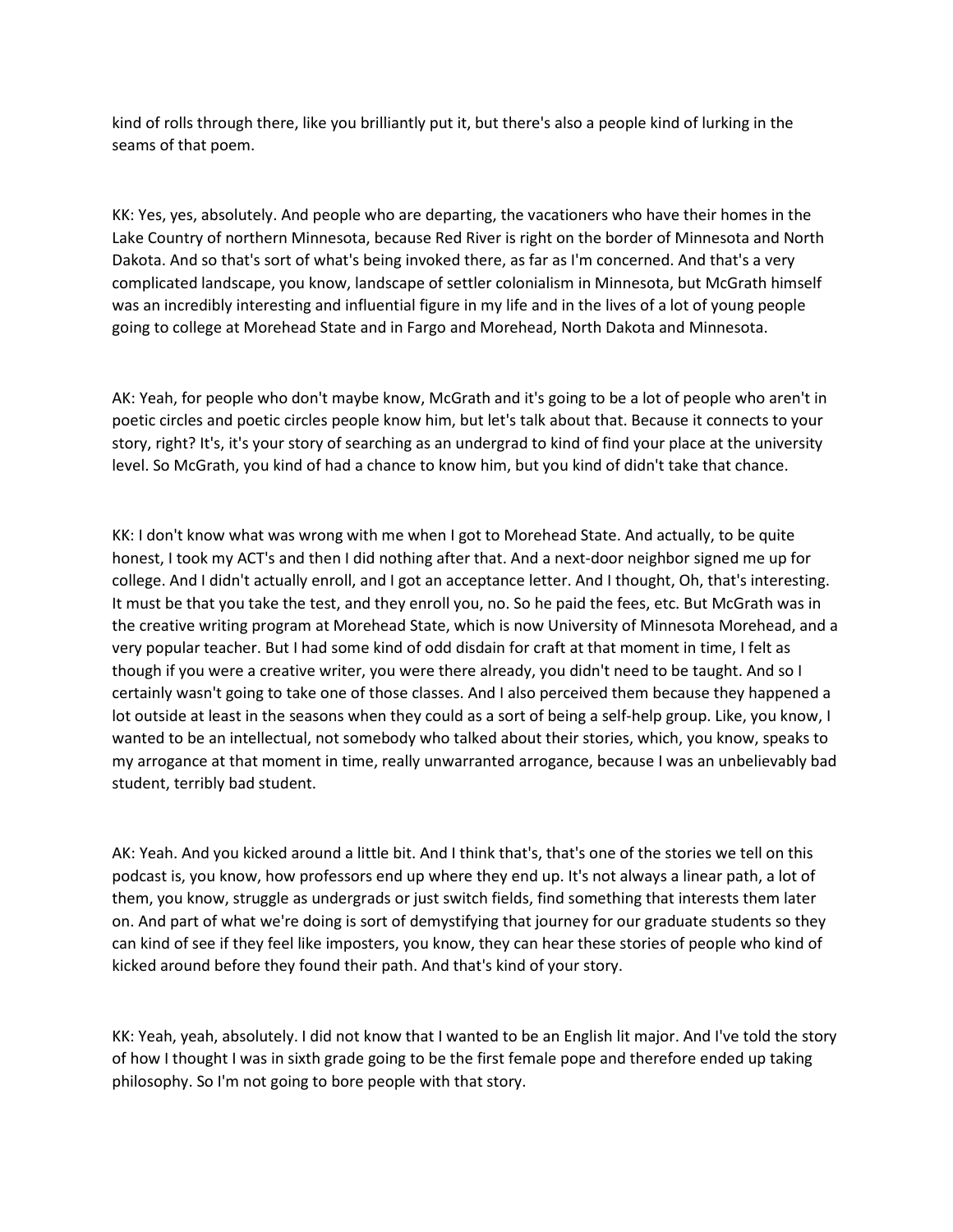AK: Not the first female Pope. Let's not forget Pope Joan.

KK: Yes. But you know, potentially apocryphal, you know, the first officially recognized...

AK: You wanted to be non-apocryphal pope, yeah.

KK: Yeah, exactly.

AK: There's no fun in being an apocryphal pope, yeah.

KK: No, no, not from my perspective. I wanted the, you know, clout, the clout.

AK: Yeah, and the clothing.

KK: Yes. And the clothing, let's not forget. And the wine, the wine, the wine. Let's not forget that. So I didn't start out as a lit major. I ended up taking a really amazing class on Russian literature from Chiang that sort of opened the door as it were, for me. But that class did not happen until my second attempt at college. I was kicked out twice for, I was...Once I had below a 1.6 GPA and I appeal that they allowed me to stay in and then I immediately went below a 1.6 GPA. I mean, I think the next quarter and they said, well, sorry, you're done. And then I went off and worked in Portland in the folk music scene out there and little tavern and you know out in Gresham, bartending, blah, blah, blah. And then I soon decided no, I definitely do not like this.

AK: So you found your way, which is the part of the journey for you was finding your way down to Austin, big change in culture, right, to go from North Dakota to Austin, tell us about your time there as a PhD student. Who are your intellectual influences and heroes?

KK: UT Austin was formative for me. It's a, you know, seven-year period that I look back on with great, great, great fun, it's just the intellectual community. And the chance to work with incredibly important scholars, people like Barbara Harlow, the author of Resistance Literature, who was in her own way incredibly central to the field of post colonial studies and very well connected to Gayatri Spivak, and Edward Said, people who came to campus and talked and relentlessly comparativist so somebody who put together South Africa with Ireland or Ireland with Palestine, or India with South Africa. So just really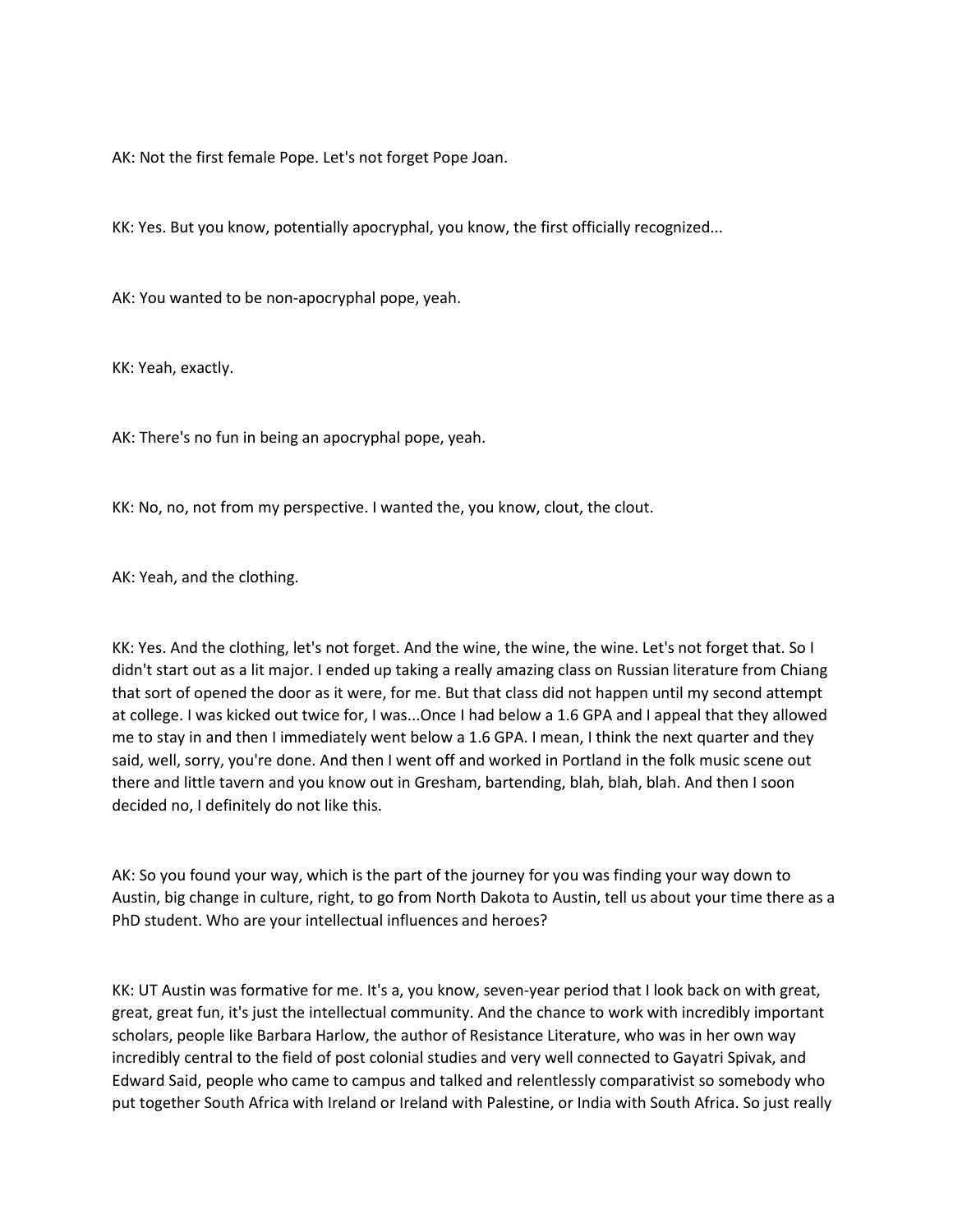an amazing, amazing scholar. Also, people like Jose Limon, who is a Chicano scholar who was on my dissertation committee and just did a lot of work with the border and literature of Texas and minor literature as he called it then thinking about cannons in a different kind of way so yeah.

AK: So so much of what we do as professors is kind of navigate that, that balance between bringing an intellectual culture with us that we come from a certain place, we, you know, we bring our influences our of our advisors, our peers, and then kind of figuring out how that works in the context where we land. So you landed here in 1999, in a weird way, kind of a homecoming too, like you had connections already to Montana. So maybe accidental in some ways, but then in some other ways, you know, a good fit, a perfect fit. Tell us about that move and that transformation, what you brought to this community and how being in Montana has shaped your especially intellectual work in your graduate teaching.

KK: I was very, very pleased to come to Montana, I felt as though my work comparing Irish and native resistances under colonialism and the kind of strategies that were developed by the settler colonialism that they confronted, I felt like I would be on ground that would be very, very fertile for that. So obviously, you know, the native communities and their history in Montana would be important. And then places like Butte as a kind of bastion of Irish as well as a whole plethora of other ethnic cultures. I felt like it was an intellectual homecoming. But then also, as somebody who grew up in North Dakota, and in the inland West, I felt that Montana was very familiar to me. And indeed, my mother had moved to Arlee in 1981. And my youngest brother and sister went to school up in Arlee. We need to travel away from our homeland in order to see exactly what it means. And I feel like I began to recognize what colonization in the west, what North Dakota, what Montana, what these kinds of spaces actually meant, once I moved away and started studying such things as the colonization of Ireland or the colonization of India. So yes, getting that kind of perspective was really crucially important for me.

AK: Yeah, and you've, you and I've talked, of course, hundreds of times, this is the first time it's ever been recorded, right. But we've had hundreds of conversations about the especially the creative space of our teaching, and how we use our teaching to kind of create new ideas, generate new ideas, especially in a community that we form. And I think you have these two wonderful recent cases. Now you're teaching autotheory, let's talk a little bit about a theory it's going to be new, that term is going to be new to most listeners, you know, they're going to need a little definitional structure. And and what that experience of teaching that material has been like for you intellectually and with your students.

KK: Well, I mean, the first thing I want to say about my choice to do autotheory is that I mean, one of my philosophies of teaching, if such a kind of discourse could set to be in existence is that I like to be in the same position as my colleagues in class. So I don't like the professor student divide to be too sharp. I mean, I recognize that has to be there. But what I'm trying to say is, I like to choose totally new things and, and try and figure out what's going on with, you know, a new history, a new set of texts, a new you know, kind of analytic practice. But to answer your question about what exactly is meant by the term autotheory, I'll just start provisionally by doing a little, you know, Raymond Williams, keyword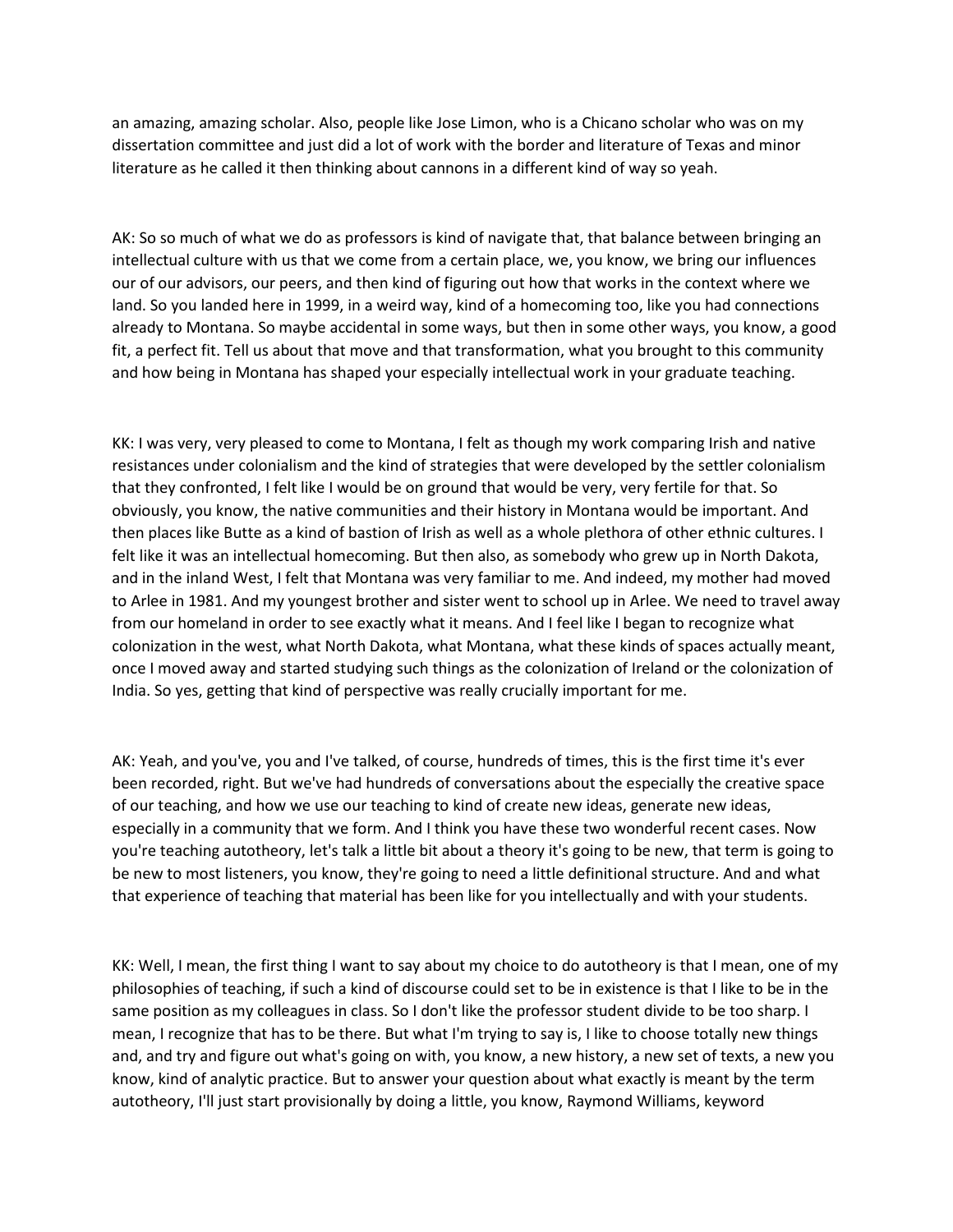etymological breakdown. And that is, it's about autobiography and or memoir, and theory and how you put those two together. Now, there's a way in which if if one is doing a kind of genealogy of autotheory, Maggie Nelson's text, "Argonauts" is a beginning. But it's, the genre really stretches back to texts like Gloria Anzaldua's "La Frontera." And so it's about putting theory, and theory in the sense of critical theory. So philosophers, critical thinkers, Nelson, for example, uses the work of Roland Barthes a great deal and exploring her own identity and her love affair with her partner, Harry. And she does so in this really innovative, formally innovative way, by doing citations in the margins, citations in the text. But then, you know, in the margins, she really uses the margin as a, as an unclaimed space in her text. And Anzaldua does the same kind of transmedial work. And so one thing about autotheory is that in its queerness, and in its feminist kind of roots, it seeks to be personal. So the theoretical is the personal, but also to be very transmedial. So you'll see things like the inclusion of citations, annotations, photographs, personal photographs. Just it's very, very transmedial very rich in terms of the kinds of things that it wants to play with. And there are a whole host of people from Paul Preciado, a Spanish auto theorist who documented their work with gender hacking, taking a non-medical protocol dosage of testosterone across a, you know, number of months and then kind of recording what that was all about. To the book, we most recently read, Christina Sharpe's *In the Wake* on blackness and being in which in her opening chapter, she talks about the long deray of the wake of the ship that crossed the transatlantic, the hold of the ship that, across the transatlantic, excuse me. And this opening chapter concludes, it's very brief, concludes, she talks about the denial of beingness, to black people in America, concludes with a series of, I think, four photographs of all the people that have been killed, you know, through medical neglect, through police brutality, through, you know, just the condition of being black in this country. And so it's very personal in the beginning. So that is just a kind of initial definition of what auto theory is. So, it's been really amazing.

AK: So the writing, the liberation there on the genre side is the ability to write directly.

KK: Yes.

AK: And to write from a personal space, but not to have that be, quote, unquote, just personal, that you're bringing in these thought systems behind it and bolstering it. So you're recognizing what, of course, all that continental theory was trying to get to anyway, which is to recognize that as individuals you are enmeshed in these bigger systems, there's no denying that if you're naive to that, then you're not actually practicing the art of any self awareness at all in the modern world, if you don't recognize, but I think what you're pointing to is, in our generation, and I'm a little bit behind you, but you know, we're in the same generation, that way, intellectually, you felt like you had to immerse yourself in the system itself.

KK: Yes.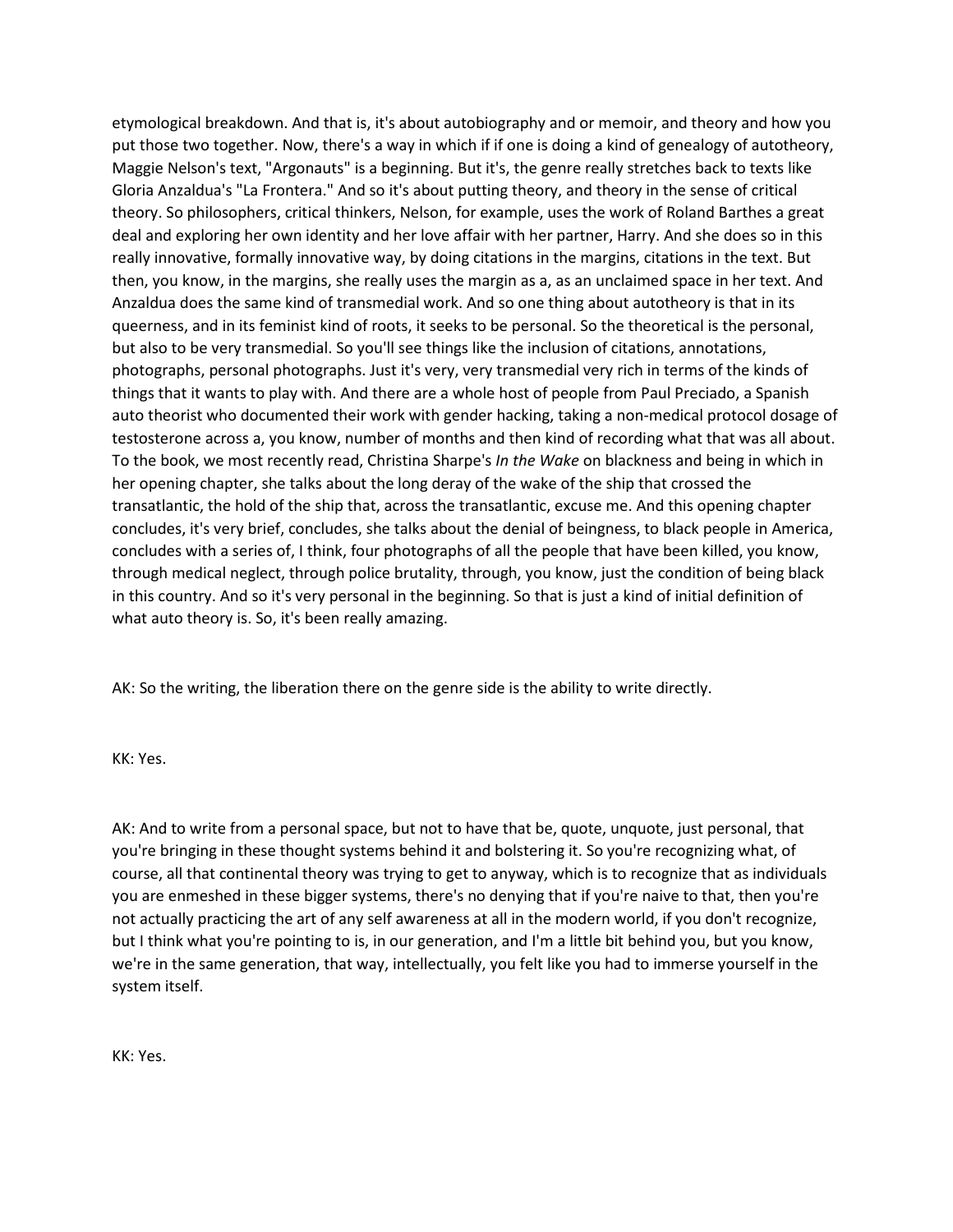AK: And that included the way of writing about the ideas. And so that there's something kind of liberating about being on the other side of that, and not feeling like you're having to kind of imitate the voice of your, of your intellectual heroes, that you can use them in different ways. And so that that's, I kind of love I mean, you know, your approach to teaching, quite similar to mine, you know, you structure a class around a problem that you're then sharing with your students, rather than one that you feel like you have already solved, right.

KK: Yes.

AK: And that's a way of keeping the vital energies afloat for you. But also, of course, like you say, bringing everyone onto the same ground, we're searching together, you know, we're...

KK: Yes.

AK: We're working something out together. And, you know, so I love that about your teaching. And it's, of course, you're well known in the department for exactly that, creating an energy and a cohort in your class that's, that's really vital. You've done similar kind of work around prison, and prison writing, prison literature. And then, of course, also, of course, it really jumped out at me, just from the moment I saw the word on the page "petromodernity," you know, what a powerful concept. And what an important way for us to recognize modernity's engine being driven by energy. So, you know, you could approach that same topic, of course, from a geological perspective, you know, a scientific perspective and even information perspective, recognizing that what drives all of these computers that we are using every single day is primarily still a carbon-based energy system. So I'm only bringing that up because, you know, I was very inspired to kind of think a little bit more about energy, especially in a trans-historical context from that class. But it's connected to your ongoing research, and I think it, so I'd like you to talk a little bit about what you learned and discovered in petromodernity and kind of how that fits into this new project that you're working on.

KK: Okay, so petromodernity. This is a class that was really driven, at least initially, by my frustration with, even rage at, the oil industry in western North Dakota, and then my recognition of how surrounded we are in Montana, by the extractive oil industry and wanting to understand that and wanting to understand it as we do in our field from a cultural perspective. And not just necessarily in the literary sense, but in the sense of cultural sub-practices. So, I, I wanted to know, know, what's going on in the man camps? How are women, or female presenting people being impacted? How to rigors construct their identity? And then also, what regime are we inhabiting right now? What energy regime are we inhabiting? What are the consequences, and to some degree, a lot of that is already known and can be known in very productive ways through science, but it's also the case that culture has been really, really neglected in the area of energy extraction. So one of the things I like to do in that petromodernity class, is frame the class in its opening moments with *Moby Dick*, so that we can look at what Melville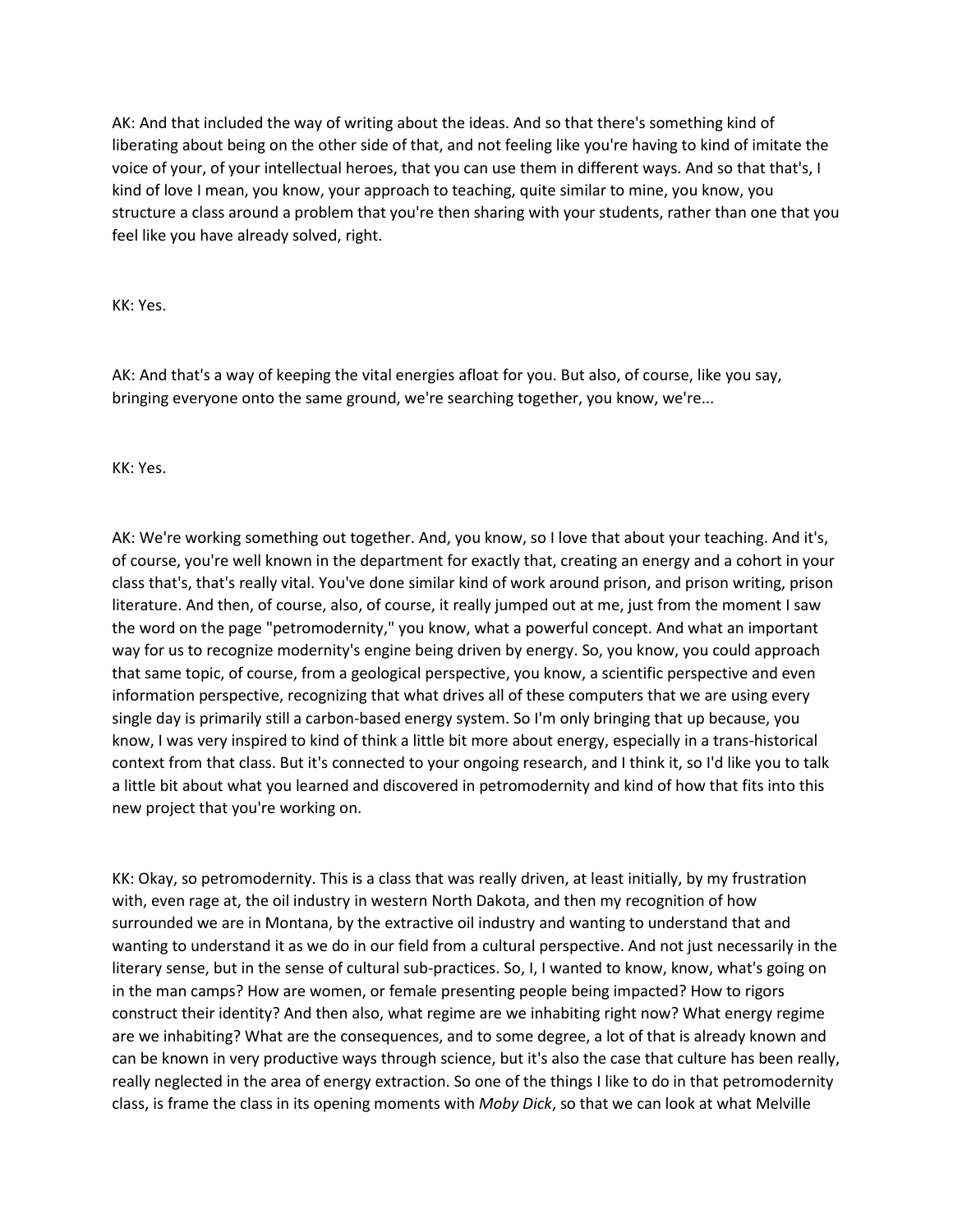was presenting with regard to the whale oil industry, which is a really important precursor to petromodernity, not something that I had even really understood until I started trying to put the class together and figure out what texts I wanted to marshal, and then ending with something that's really contemporary. And what I've decided for this upcoming semester is to close with *Dune* because I like to be as contemporary as I possibly can be in a class like that, and think about what texts today are commenting on, you know, Petro modernity, and by today, I mean, right now, not, you know, 10 years or 10 days ago or two months ago, but like, right this very minute, Bring it in, if you've if you can find it, you know, students. But I think *Dune* is a really interesting metaphor for oil extraction. It's just that it's spice extraction. So that's something I want to work with. And I really take seriously what Amitav Ghosh says about there not being an oil novel. Some people want to argue with that. But there not being a great oil novel, that the novel form kind of resists the, the site of oil extraction, or the site of oil extraction, I should say, resists the novel form, because it's usually polyglot. The novel likes a singular language, because it doesn't have central protagonists. Ghosh is really good at talking about the way in which literature is, is just kind of incapable of fully handling the sight of oil extraction. And that isn't always true. But I do think that to some degree, he's got a point there. And then also, he just recently wrote a book called *The Great Derangement* and he says, people are going to look back on our culture in years to come and wonder why we weren't dealing with the climate emergency, why we weren't dealing with our addiction to carbon culture. And so no, I think that's one of the things that the class is trying to do and trying to do in contemporary moments of cultural consumption. So just to finish and round that sort of thought out about how we are sitting in the current contemporary moment of the class, one thing we do is we always do a playlist, a Spotify playlist. Now that's not an original kind of thing to do. But we have—have a lot of fun with, like, what kinds of songs are, you know, really celebrating or critiquing petromodernity?

AK: And you so you know, the kind of graduate student that is going to gravitate towards your class is, has some traits, right? And I think you've worked with every year you're you're sitting on multiple thesis committees, what kinds of traits are you looking for in a graduate student? And what do you expect or hope will happen to them over the course of their time as a graduate student?

KK: What I do try, I think, to cultivate is a kind of, and this is going to sound so cliche, but a radical open mindedness because we are encountering all of these new forms. And there's this way in which the hermeneutics of suspicion has so dominated the academy that, and I think I was trained in this in this regard. And you kind of noted this earlier on, when we were having a conversation prior to this radio show that we were taught to, you know, get our dukes up, get ready, have a kind of critique of something, critique right away, you know, punch a hole in it, and, you know, figure out...

AK: Blame first and work out the rationalization as you go...

KK: Right, exactly, exactly.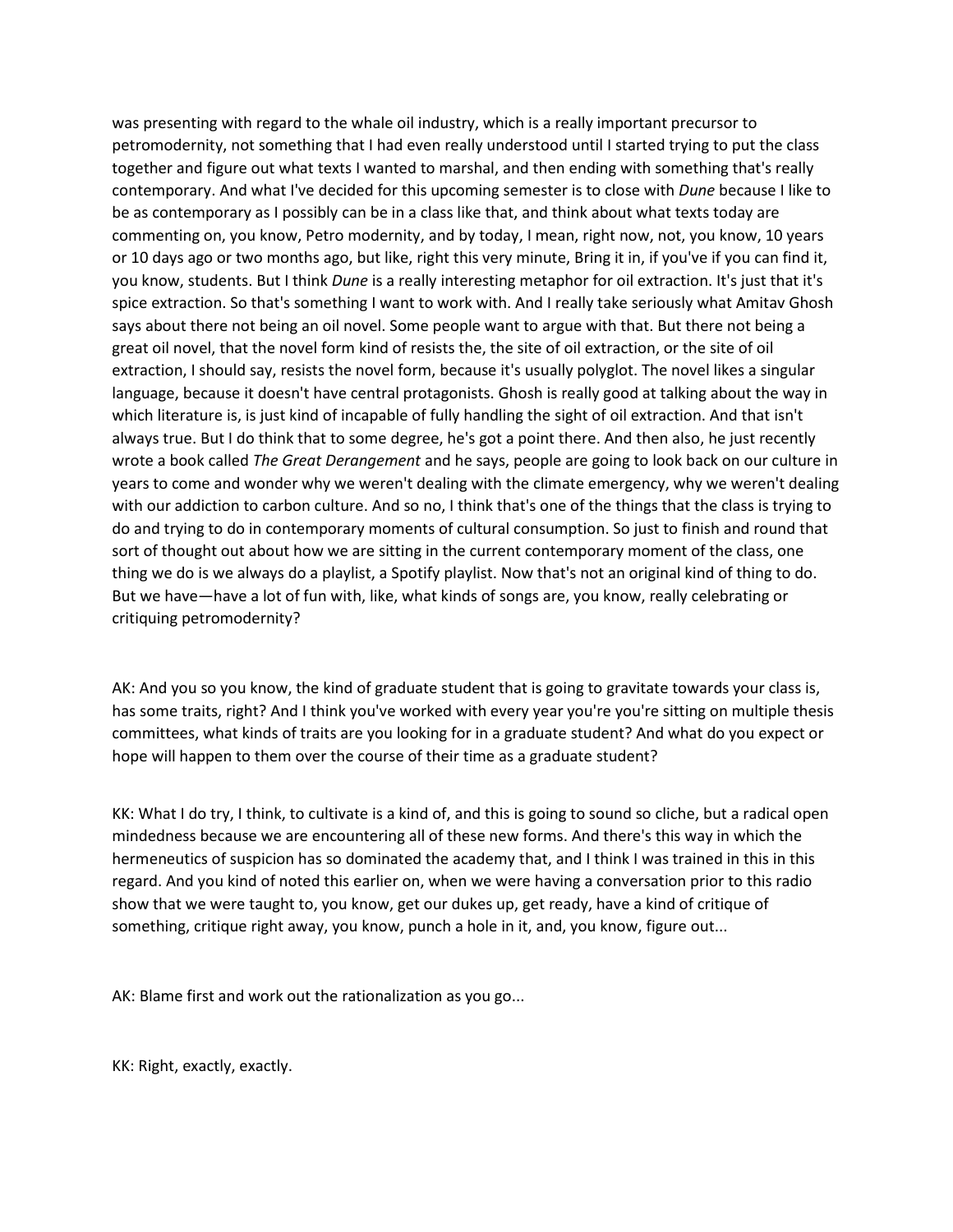AK: And the hermeneutics of suspicion, just for those who you know, are new to that term, is this idea that you're reading, you're almost reading the text symptomatically, suspecting it has motives that are hidden or occluded, that are somehow, you know, corrupting or influencing negatively the reader.

KK: Yes. And autotheory actually, without continuing to go back to that well too much, has in its investments, in affect theory, an entirely different way of reading that's about reparations, in the in the kind of epistemological sense, rather than in the material sense, although the material sense is always kind of lurking in the background. So how can you find ways to relate to the text, to even love the text rather than to, you know, be in an antagonistic relationship with it. And so, instead of finding fault, trying to be open to what the text has to say, even if it's distressing, and then being okay, with, with the distress, understanding that, you know, the obstacle is the way that, you know, we are going to be distressed, if you're feeling comfortable, then we're, we're, you know, in a place that's not particularly productive.

AK: Yes, so a certain amount of discomfort and coupled with a certain amount of optimism in and like you said, open, open mindedness of vulnerability, but then an ability to dwell in discomfort. And I think that's so important. I mean, we're actually hearing this around campus more and more, which I love, because it's our terrain in the humanities, that our students really need to embrace situations in which there's not clear answers, right? And that's really important to say publicly, right? That's what we do, we traffic in complexity, and placing our students in places where there aren't going to ever be clear answers, that these are things have to be worked out. That's not, that's a different kind of pedagogy right then, than a math class or a STEM class. Even though psychologically, those programs will say the same thing.

KK: Yes.

AK: That they value students, for example, who can dwell in discomfort, right?

KK: Yes.

AK: And that's what we that's what we specialize in, right? If we're doing our job right.

KK: Yes.

AK: We're teaching our students how to navigate that discomfort and convert it into a productive interpretive act. Let's finish by talking a little bit about this book project *Deep North.* As soon as you told me that was the name of your book, I instantly knew not what it meant exactly, but what it was trying to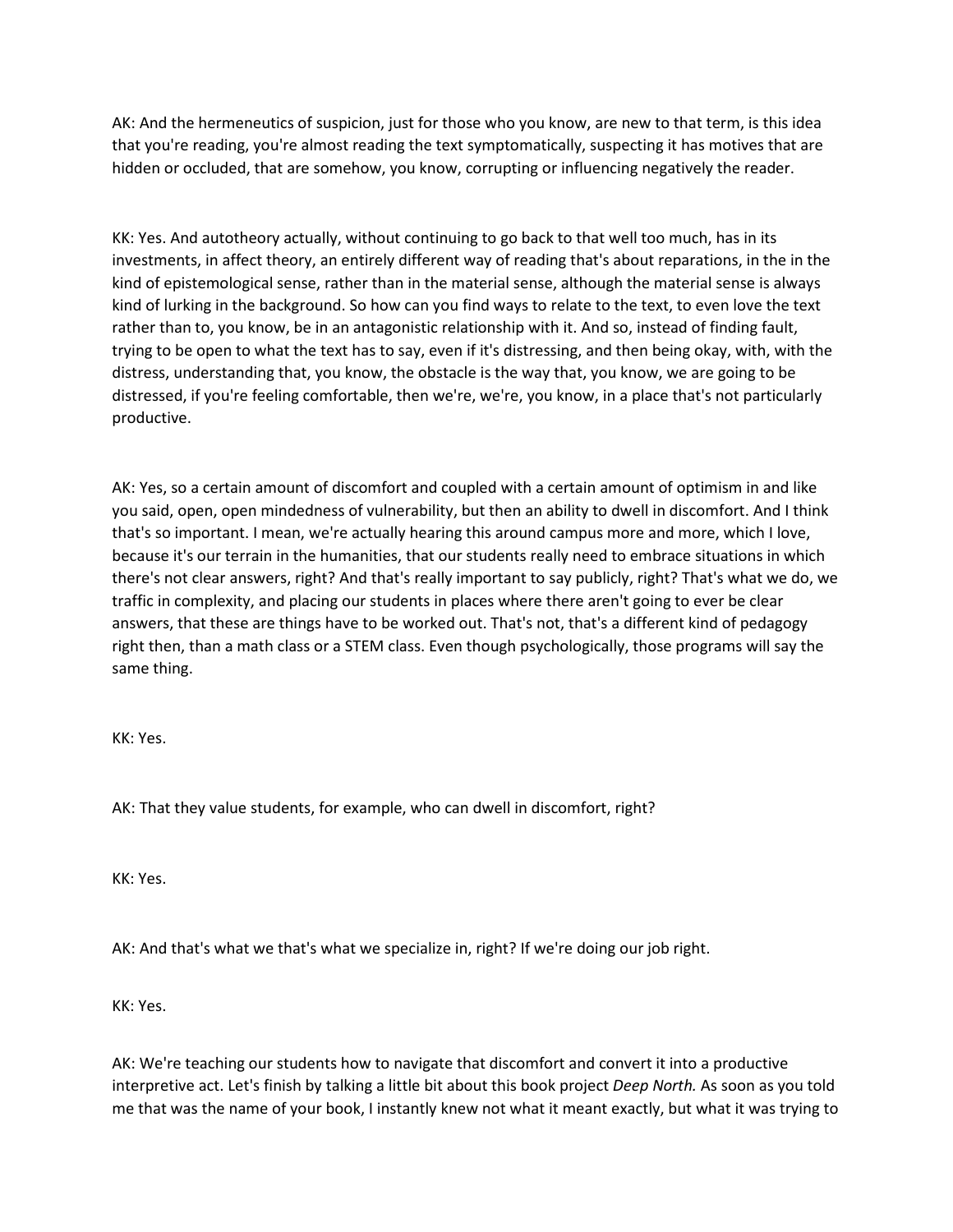do, right? That is inventing a northern tier equivalent of the deep south and recognizing there is a culture there that your book is kind of critically excavating, that is on analog with the deep south in terms of how, you know, a certain ideology, a certain, let's say powerful historical forces shaped an ideology that persists over decades, even a couple of centuries well beyond reconstruction and the civil rights movement. So tell us about the *Deep North,* what's that side of it look like? What is the project attempting to do? And where's it headed?

KK: Yeah, I'm very, very excited about this project. I feel like it's, in some ways, a culmination of everything that's gone before it. With the exception of the Irish piece. It used to be kind of a joke, when I was growing up, you know, we live in the deep north, it's almost the same as the deep south in terms of its whiteness. And so starting from the sense of a kind of regional specificity, that seemed so clear to me, both while I was in it, and then even more so after I left it, and trying to put my hands on the outlines of that. So a particular attitude toward whiteness that emerges out of settler colonialism. A kind of sense of whiteness, that that's reflected in things like the Northwest Territorial Imperative, which is a popular idea among white supremacist groups that a white homeland can be set up in a group of states that crossed the American Canadian border, states and provinces, obviously, that have a low population are perceived to have a low population of people of color. So an imperative to reclaim the Northwest: Oregon, Washington, Idaho, Montana, parts of North Dakota, Alberta, Manitoba, and then to set that up in this, you know, really appalling way as a place for white people to you know, reassume the mantle of America. So, that kind of thing really interested me like, what exactly is going on with whiteness in this particular part of the country? And I do believe that it's very, very different from say, the whiteness that obtains in the deep south or Texas, for example.

AK: Yeah, and slavery not being its pull, but settler colonialism being its major pull.

KK: Yes.

AK: And that's still, in other words, in other parts of the country, people may have repressed the original settler colonial project that displaced native peoples, but in the northern tier, that's not, that's not a fantasy you can indulge, right? In other words, it's, it's a primary. And then there's another aspect of, of northern tier whiteness that comes from the Scandinavian culture, right? That is, that is a group of people who, you know, like, say what you want about the casseroles and the kindness, right, also bring with them a certain self-validating virtue discourse, that we do things the right way. You know, that that's one of the pulls that operates to kind of mystify whiteness in the north.

KK: Yeah, I mean, I think that, I think that it's become a real kind of hash at this moment in time, but I do think that yes, in terms of someplace like North Dakota, the Scandinavian and eastern Montana, the Scandinavian and German influence is really strong and I won't go into this in great detail, but you can see that in some of the iconography of white supremacist groups, and it's absolutely the case that Montana has more hate groups per population than any other state in the nation, which I think is a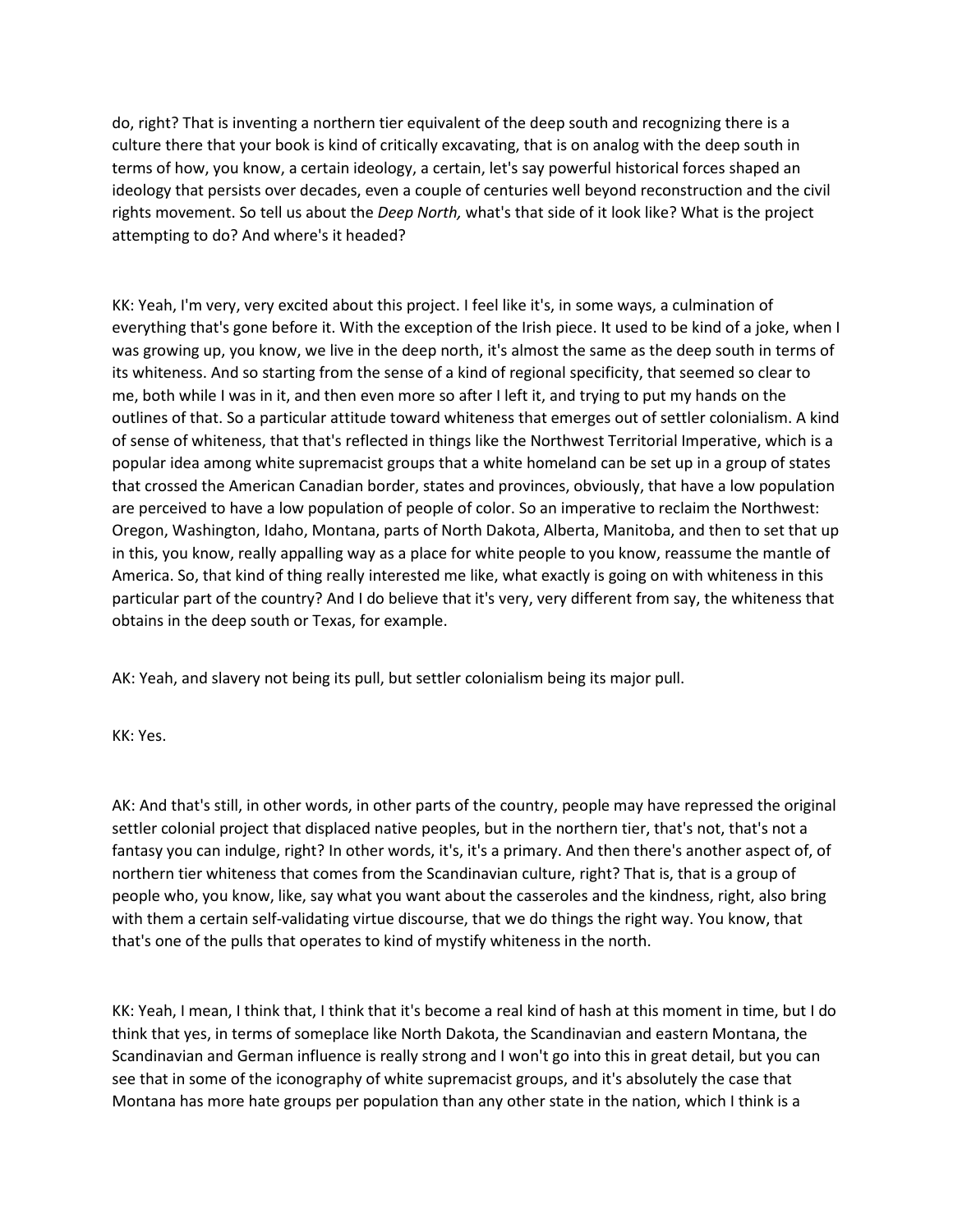shocking figure for people to contemplate, people in the state to contemplate. Because we as northerners like to kind of shove that off into, you know, other places and we, and you're exactly right, the primal theft of the land from indigenous people is not something that you can ignore here in Montana or in a place like North Dakota or Idaho or Wyoming, because you have tribes that are forcefully reclaiming their own sovereignty. I'm stepping into it, and engaging in all kinds of incredible reclamation projects, whether it has to do with water, getting rid of oil companies on their land, their language,

AK: Reintroducing the bison.

KK: Yes.

AK: Recultivating bison...

KK: I'll just say too that yes, absolutely. And I'll just say that I went out to Dixon the other weekend and trumpeter swans all along the Flathead, just as we heard when we went up to SKC. So the Salish Kootenai Pend d'Oreilles tribe on the Flathead, affiliated tribes, brought back the trumpeter swan and are responsible for the return of the trumpeter swan throughout western Montana. So the kind of way in which a rising tribal sovereignty and a rising indigenous and indigenous resistance that's been written about by people like Glen Sean Coulthard in *Red Skins White Masks* or Nick Estes, *Our Past Is The Future*, talking about Standing Rock. So yes, there's white supremacy, but there's also this incredibly rich, incredibly successful indigenous resistance from Idle No More to the work at Standing Rock, and then the work around MMIW.

AK: That's Missing and Murdered Indigenous Women.

KK: Yeah. And, and the the name is a little bit unstable right now, MMIP sometimes, because the desire is to indicate that it's more than just, you know, women, it's female presenting people, it's queer people, it's children, it's men sometimes. But, so, not only is there white supremacy, but there's also this indigenous resistance and indigenous sovereignty that matches and meets the kind of official aspects of the state. And then, just as in the Deep South, there's a specific economic matrix. And I mean, it's not quite as you know, singular, or as clear as cotton, and cotton being king in the south, but it's oil. It's about oil. And it's about mineral wealth in this region,

AK: Extractive industries and...

KK: Yes.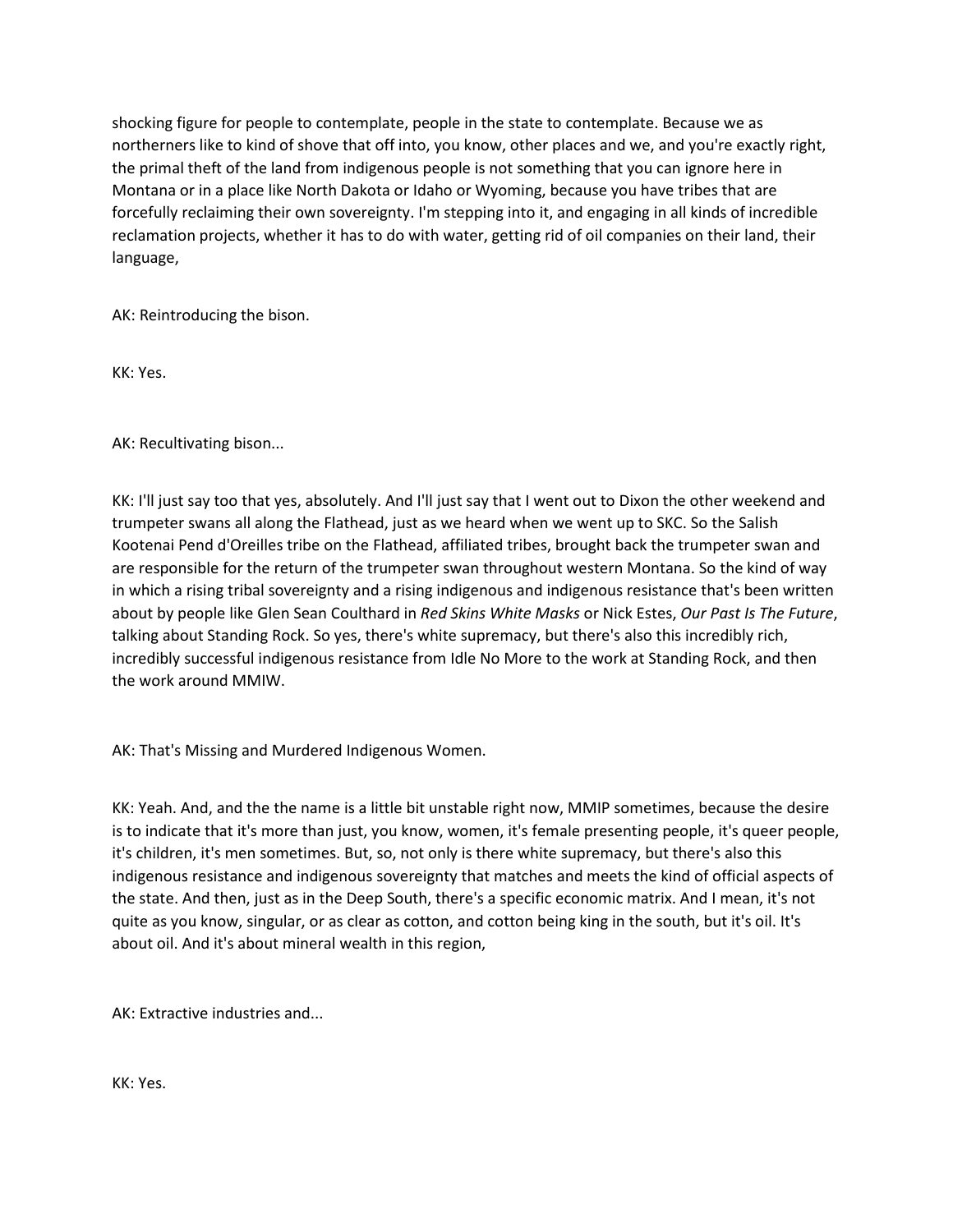AK: And pulling from the land in a way that's going to destroy the land at a fundamental level.

KK: Yes, absolutely. And the way that tribal nations are or are not, you know, making a contract or refusing that kind of connection. I've had one chapter, published in *American Indian Quarterly* on a really amazing local Salish artist Corwin Clairmont. His conceptual and tribal work, documenting a journey up to the Alberta Tar Sands and its connection to Standing Rock. And then I have a second chapter that I've almost completed, which is on the ways in which, and I think any Missoula high school student or any Western Montana High School student would be interested in this, the ways in which the West is being sold back to tourists and to white Montanans at the old Montana Prison hobby shop in Deer Lodge, Montana. If you go down there, you will find a very interesting version of the West that is a ready and open for you're laying down some dollars to walk away with a horsehair keychain fob, or a Cheyenne rattle, if you'd like. And it's about the appropriation of the labor of indigenous people and incarcerated indigenous people as well as other folks in the Montana State Prison. So yeah.

AK: Thank you for that. So look for that, listener. By the time this podcast comes out it may be out actually. And you're going to record, I hope, some of the material on December 13th. And we can include links to that as well, potentially on the show notes, video and audio.

KK: I would like to. I just also want to say too, that I've been inspired by our collective at the University of Montana. And by our collective, I mean, everybody who's working in our community, of faculty, staff, somebody like Cole, who's here reading the sound, and students, and Cole's also a student, to do creative work as well. So I'm publishing my nonfiction, my creative nonfiction, and my fiction, in ways that I had never expected to do. But I think that that's something that's really unique about our graduate program, is the way in which it is really radically open to production in multiple ways, like you can cross genre boundaries, and you're not going to be asked to explain why you're doing that. You're going to be allowed to move like a river across these, you know, boundaries. And I think you do that in your own work Kinch, is you're not you know, confining yourself to one particular space. You're, you know, vast in your, your production. And I think that's true of a lot of people Brady, you know,

AK: Yeah, and for, you know, prospective graduate students listening to this, whether they want to work in the MFA program and work in the genres there, poetry, nonfiction, fiction, or do an MA in literature or do an MA in teaching. That's the culture we're trying to promote in the department is radical exchange and interchange between and among faculty and between and among students.

KK: Yeah.

AK: Awesome. So we end every show, same way with our quick hitters, you ready for these?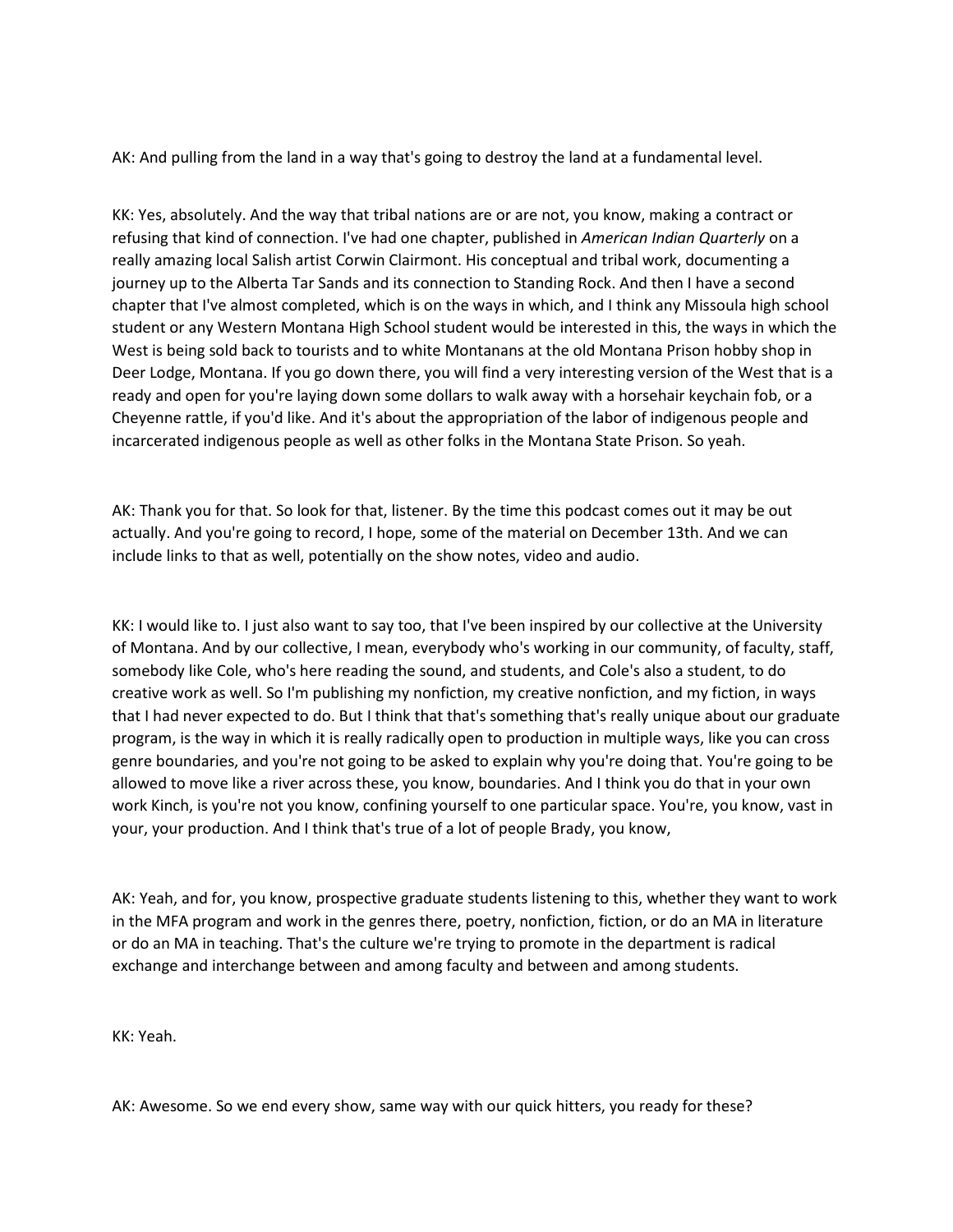KK: I'm so ready for them.

AK: Morning or night person?

KK: Both.

AK: How do we do that?

KK: We just...

AK: Nap a lot?

KK: No, we don't nap a lot. We just go to bed at the same time. You know, and we get up at the same time. We have a regular life, and we enjoy the evening. And we enjoy the morning, and we don't, you know...

AK: We don't fight about it.

KK: We don't fight about it.

AK: Okay, winter or summer?

KK: Oh winter. Winter winter winter. I mean, I love summer, but...

AK: Skiing?

KK: No, I mean, winter. Absolutely. Like I was out in California recently and everybody was going on and on about the different fruits and I said I would give up all these fruits for snow.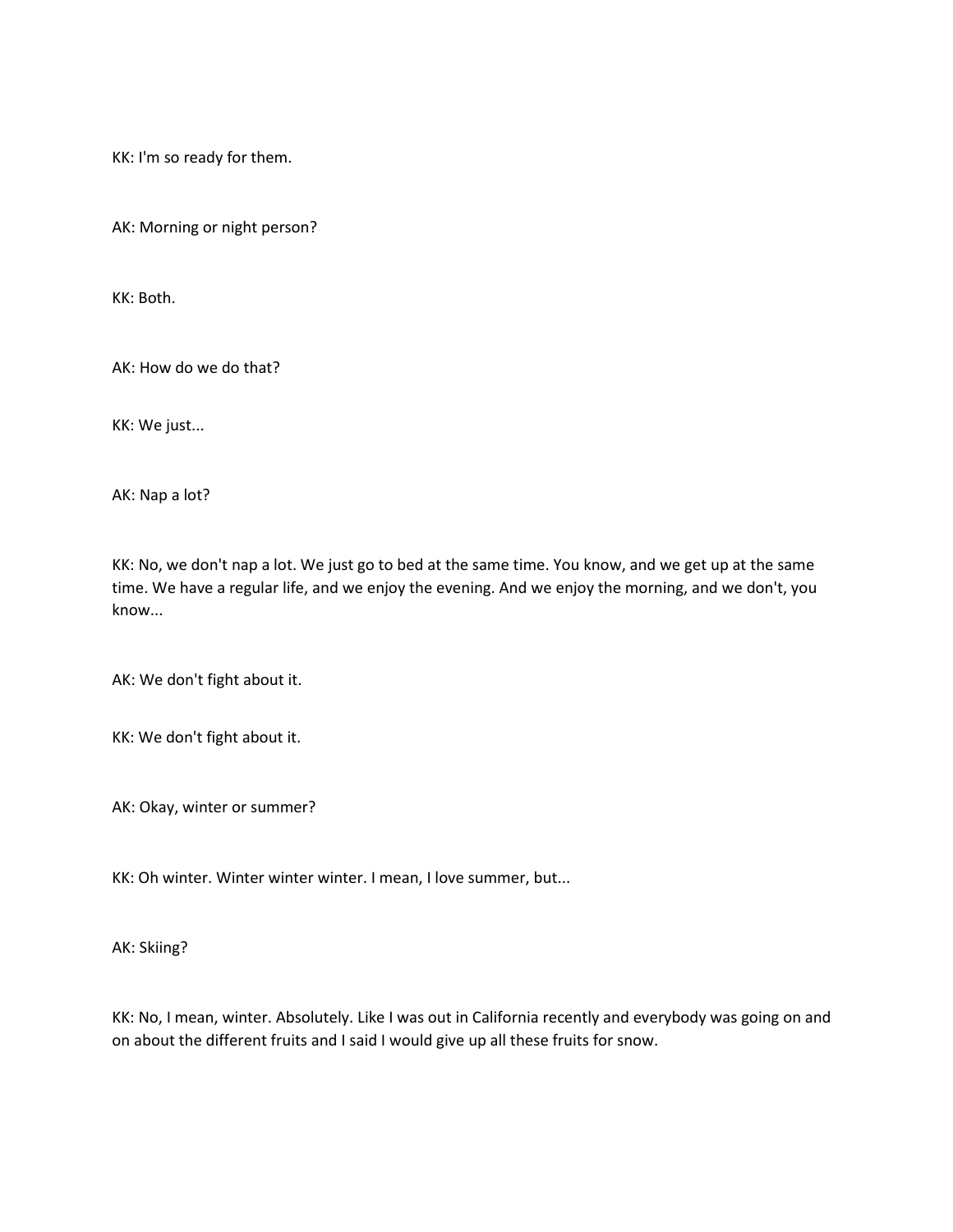AK: Yeah. Sunrise or sunset?

KK: Both.

AK: Alright. Yellowstone and Glacier?

KK: Glacier.

AK: Finally, we got one you didn't say both to. Well, winter. What's your favorite Montana River and why?

KK: You know, I was born in Chicago. And then a little time in Minneapolis. I grew up in Bismarck. So I spent all my time on the big rivers of this country, of this continent. The Mississippi and the Missouri. And the Missouri in particular I love, and I am also frightened by and it's real, real opacity. It's definitely the Big Muddy and I always had in my mind that you know, that would be my my resting place. There's a place called Double Ditch north of Bismarck and I thought that's where I'm going to be you know, here are the instructions. It's the Middle Fork of the Flathead River. I've spent some time on that and I just, and not where everybody is rafting, a different section, and I just find it to be astounding. My favorite river, Middle Fork of the Flathead. Sorry, that wasn't a quick take.

AK: It's a great one, though. What's your favorite Montana mountain range and why?

KK: I really love the missions. Because there's family history there. My brother calls that his home range, slightly problematic since he's a white boy who grew up in Arlee, but um, he knows it really, really well. And we've gone hiking up there a lot around the Mission Falls, up to Lucifer Lake, and I love the way they look. And I also love the way they produce just the strong emotional reaction people as you crest up over Mission Hill, people always gasp, especially if they're snow capped.

AK: But I've done it dozens of times and I never fail to be moved by that exact moment. What's the one piece of music you'd be willing to listen to for eternity?

KK: Eternity, you know, would anybody want to do anything for eternity? I probably, you know, "Blood On The Tracks," that just, that album was really important to me back when record players were around, and I listened to it repetitively. And it has everything to do with the fact that in addition to it being musically just amazing, it's very strongly narrative. And I would just say that my favorite song is "Lily, Rosemary And The Jack Of Hearts," and that's a song about the West. I mean, even if it's imagined to